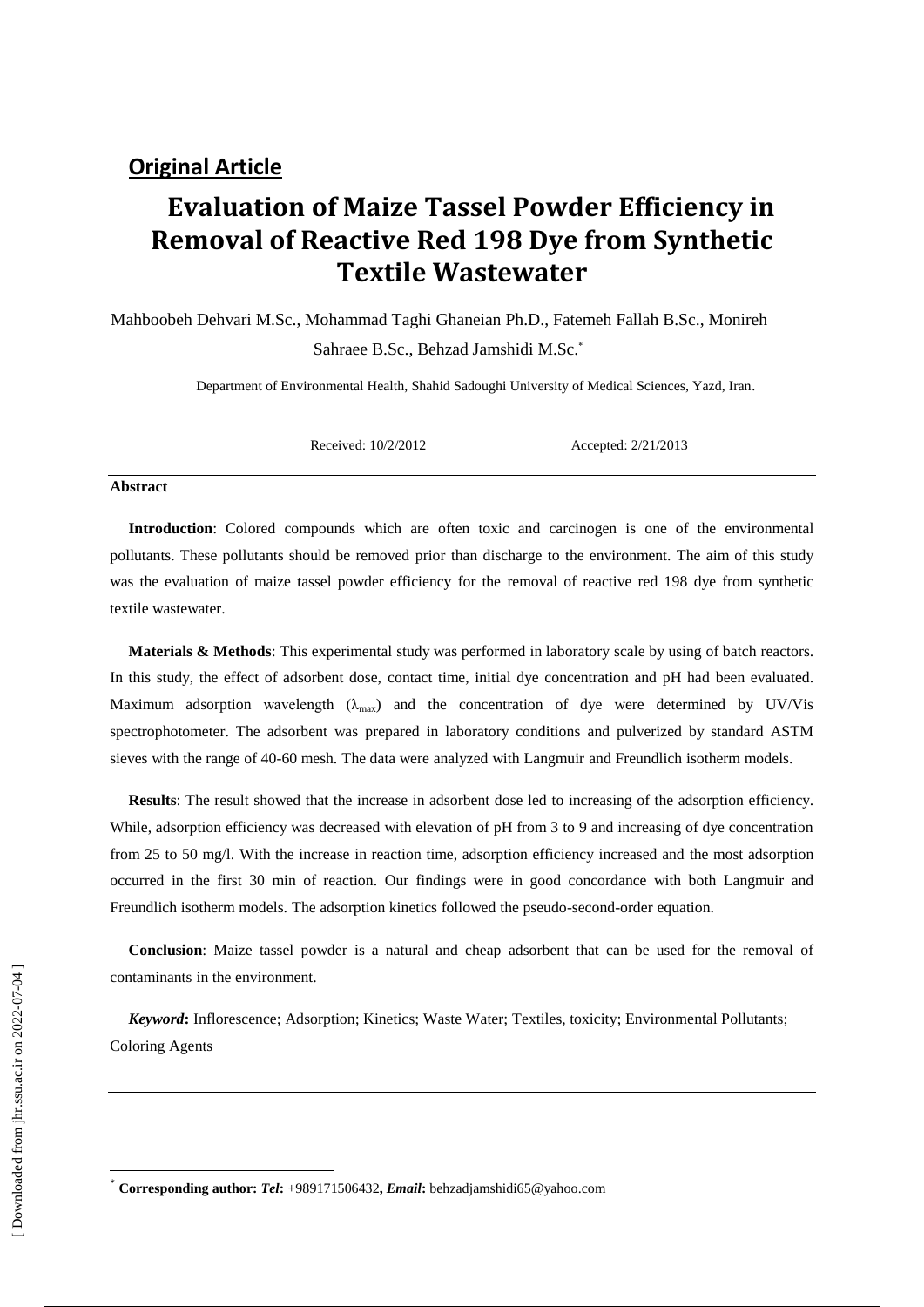## **Introduction**

One of the largest water consuming industries is Textile industry. Depending on the type of production process, the amount of water used in this industry is between 25 to 250 cubic meters per ton of product  $[1]$ . Each year, nearly 10,000 different types of dyes and pigments are produced throughout the world<sup>[2]</sup>. The colors used in textile industry divided to Anionic (acidic, direct, reactive), cationic (all basic dyes) and nonionic (disperse dyes) groups [3]. Wastewater of textile industries commonly contains a variety of synthetic colors that have carcinogenic and mutagenic properties and are very stable in sunlight  $[4, 5, 6]$ . Colored wastewaters usually contain pollutants such as acids, alkalis, dissolved solids, toxic compounds and color  $\left[7\right]$ . The discharge of dye wastewaters from textile industries, not only affect on aesthetic aspects of receiving waters also caused the process of photosynthesis reduced. These wastewaters are considered as one of the most important environmental risk factors around the world  $[8, 9]$ . The Reactive dyes, which used in the dyeing process, are water-soluble and anionic  $[10, 11]$ . Their adsorption on the biological masses is weak and does not degrade under aerobic conditions<sup>[6]</sup>. Reactive azo dyes are the largest group of water-soluble synthetic dyes and have the most variety in terms of type and structure [12]. Treatment of dyes is difficult and not effective with conventional wastewater treatment systems  $^{[13]}$ . Treatment of textile wastewaters by physical, chemical and biological processes or combination of these

methods is possible  $[14]$ . Because of color stability against biological degradation, physical and chemical methods such as coagulation-flocculation, membrane processes, adsorption separately or combined with biological processes can be used [5.15]. Most of these methods have a high initial and operating  $cost$ <sup>[2]</sup>. One of the efficient methods for the removal of dye from textile wastewater is adsorption that in it used from the various adsorbents such as activated carbon, ash, rice husk and chitosan  $[15, 16, 17]$ . Activated carbon is the most widely used adsorbent for removal of some undegradable organic pollutants, but activated carbon is expensive  $[18, 19]$ . Therefore, researchers are looking for new and low-cost adsorbents and some researchers have been done for the development of low-cost adsorbents such as charcoal and kernel olive  $[20]$ , biological solids  $[16]$ , zeolite, agricultural wastes and biological adsorbents same as chitosan  $^{[21]}$ . Tassel is corymbs' of maize plant that forms on top of the stem. The fiber parts of the plant are rich carbohydrates. Hydroxyl, carbonyl and amine groups on its surface can provide linked sites for the metal cations. Tassel is an agricultural waste that has shown good potential for the removal of heavy metals $[22]$ . Therefore, the aim of the current study was the evaluation of tassel powder as a natural adsorbent in removal of reactive red 198 dye from synthetic textile wastewater.

## **Materials & Methods**

### **Chemicals and materials**

Reactive red 198 dye (RR198) was obtained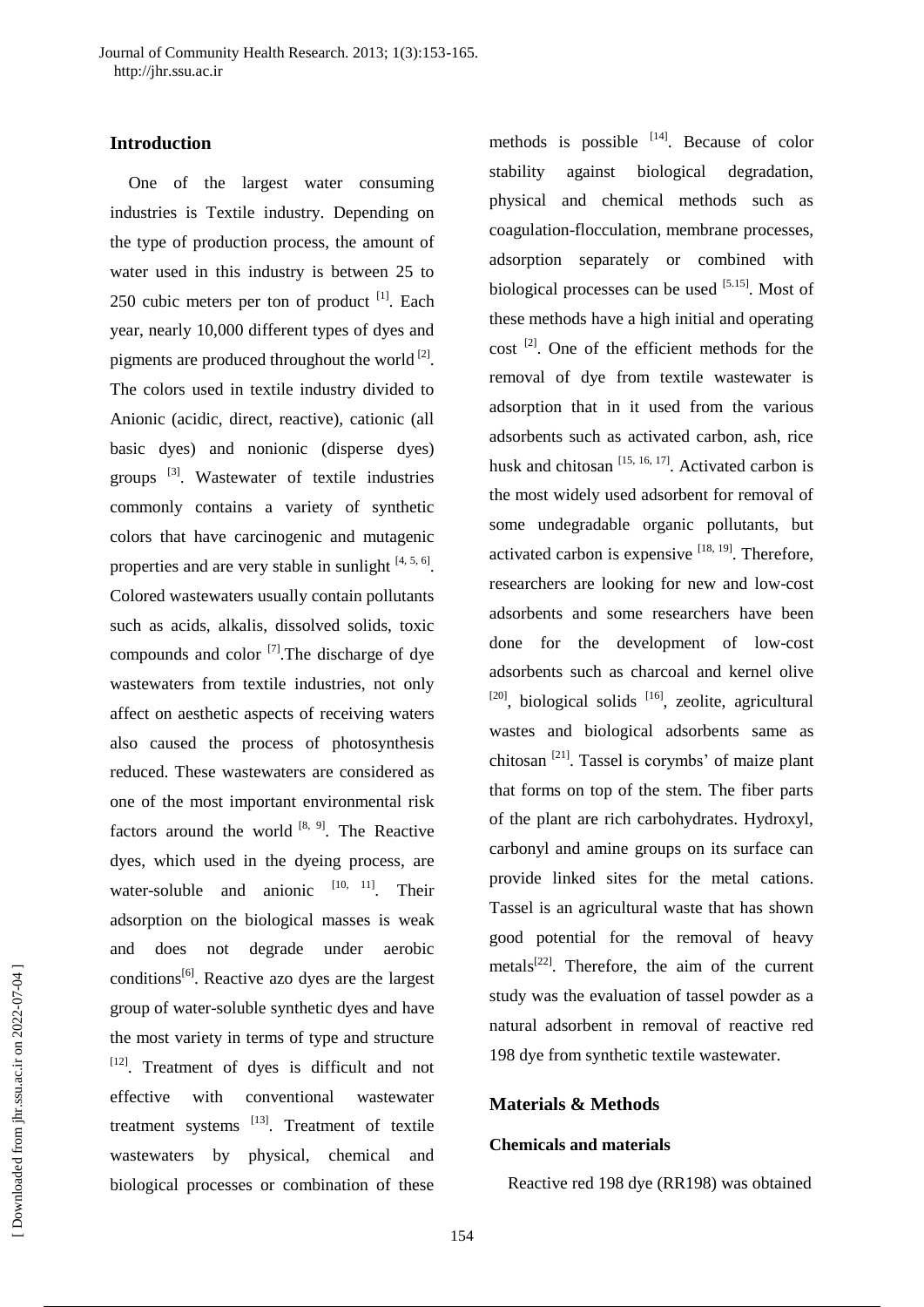| from Dye Star Company. Other used materials |  |  |  |                                   |  |  |  |
|---------------------------------------------|--|--|--|-----------------------------------|--|--|--|
|                                             |  |  |  | were obtained from Merck Company. |  |  |  |

|                                        |  |  | Properties of the RR198 have been presented |
|----------------------------------------|--|--|---------------------------------------------|
| in Table 1 and Figure $1^{[21, 23]}$ . |  |  |                                             |

| <b>Table1.</b> Properties of RR198 dye |                                             |         |                        |  |  |  |
|----------------------------------------|---------------------------------------------|---------|------------------------|--|--|--|
| Chemical formula                       | Molecular weight<br>$\gamma_{\rm max}$ (nm) |         | <b>Commercial name</b> |  |  |  |
|                                        |                                             | (g/mol) |                        |  |  |  |
| $C_{27}H_{18}C_1N_7Na_4O_{15}S_5$      | 518                                         | 967.5   | Remazol Red 133        |  |  |  |



**Figure1.** Molecular structure of RR198 dye

#### **Preparation of the tassel powder**

Firstly Tassel were collected, milled and then in order to eliminate any impurities, washed with distilled water. To improve adsorption, adsorbents were boiled in distilled water for 10 minutes. At that time adsorbents dried at 102◦C for 24 hours. Finally, adsorbent pulverized by standard ASTM sieves with the range of 40 to 60 meshes.

#### **Analytical methods**

The stock solution was prepared by dissolving a known amount of RR198 in 1L distilled water and was diluted to the required initial concentrations (25 and 50 mg/l). The pH of solutions was adjusted with NaOH and H2SO4 (0.1N) using pH meter Mi 151. The residual concentrations of dye in the samples were detected by UV-Visible spectrophotometer (Optima SP-3000 Plus model, Japan) at 518 nm.

In this study the variable factors were dye initial concentrations (25 and 50 mg/L), adsorbent dose (0.05, 0.075, 0.1, 0.125, 0.15and 0.2 g/100 ml), contact time (15, 30, 60, 90, 120, 180, 240 minutes) and pH (3, 5, 7, 9).

The experiments were carried out by a mechanical shaker (INNOVA 40R, England) which its shaker speed was 120 rpm at 20°C. After shaking, samples were filtered by 0.45 μm filter paper and the filtrate was analyzed. The amount of dye adsorbed in mg/g at time t  $(q_e)$  and the percentage of removing dye  $(R)$  in solution were computed using formulae (1) and (2), respectively:

$$
q_{\mathbf{e}} = \frac{(C_{\mathbf{o}} - C_{\mathbf{t}}) \mathbf{V}}{\mathbf{M}}
$$
 (1)

$$
R(\%) = \frac{(C_0 - C_t)}{C_0} \times 100
$$
 (2)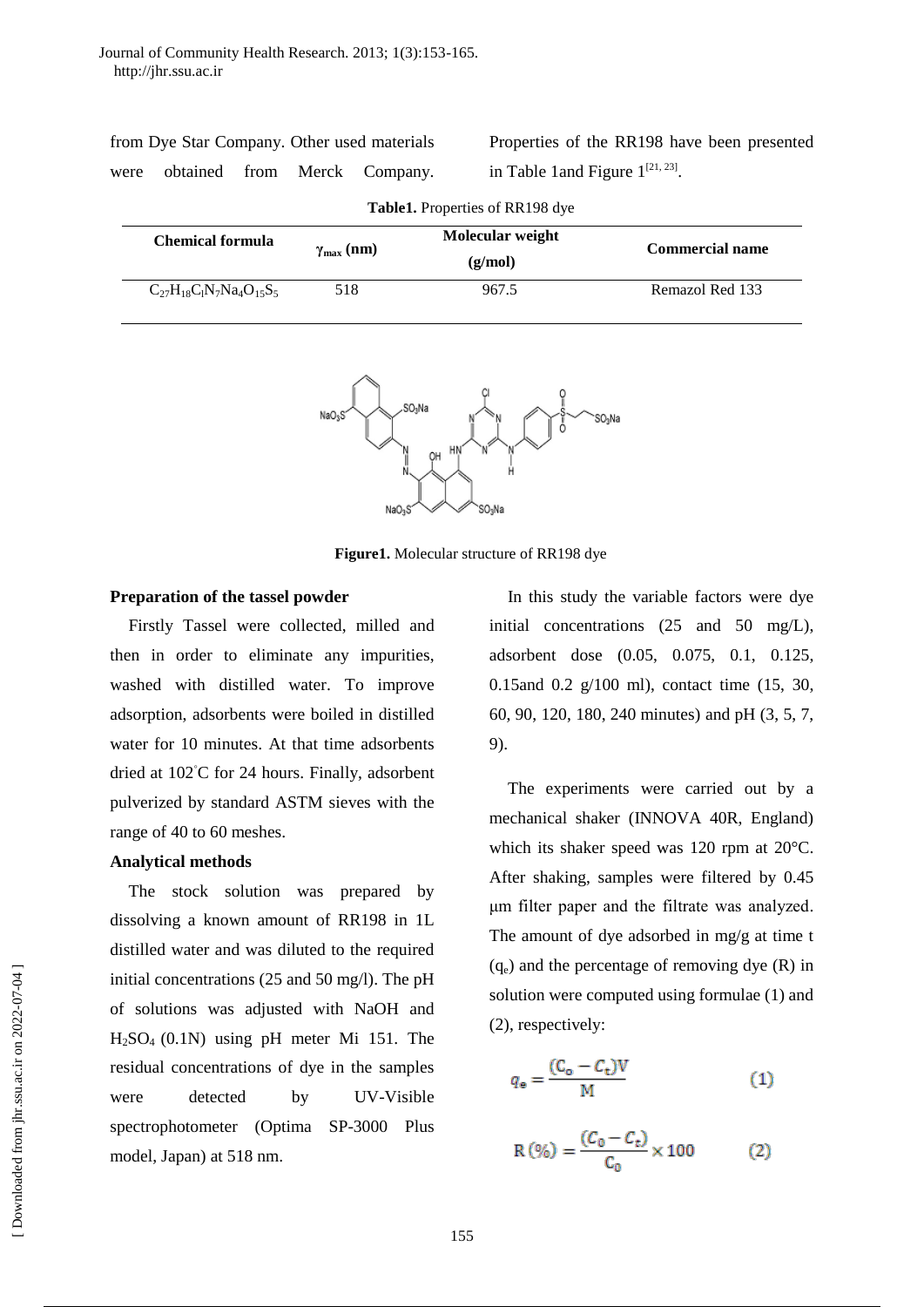Where  $C_0$  and  $C_t$  are the initial and at a given time dye concentrations (mg/L), respectively. V is the volume of the dye solutions (ml) and M is the weight of adsorbent  $(g)$ <sup>[19, 24]</sup>.

#### **Adsorption isotherm studies**

Adsorption isotherms are basic requirements to design the adsorption systems  $[19, 25]$ . To determine isotherm models, different amounts of adsorbent (0.05-0.2 g/100 ml) were added to dye solutions with concentration of 25 mg/l. After 24 h, remaining dye concentrations were determined by spectrophotometric method. This stage was done with optimum pH.

In this study, the results also were evaluated by various adsorption isotherms including the Langmuir and Freundlich isotherms. The Langmuir model takes the following linear form:

$$
\frac{c_{\varepsilon}}{q_{\varepsilon}} = \frac{1}{K_L q_m} + \frac{c_{\varepsilon}}{q_m} \tag{3}
$$

Where  $q_m$  is the quantity of required adsorbate to form a single monolayer on unit mass of adsorbent  $(mg/g)$ ;  $q_e$  is the amount of adsorbed pollutant adsorbed on unit mass of the adsorbent  $(mg/g)$ ;  $C_e$  is the equilibrium concentration of solution  $(mg/L)$  and  $K_L$ (L/mg) is Langmuir constant that is related to the apparent energy of adsorption.

A plot of  $C_e/q_e$  versus  $C_e$  enables the determination of isotherm constants  $q_m$  and b from the slope and intercept, respectively  $[19,$ 21] .

The essential characteristic of the Langmuir isotherm can be expressed by separation factor

or equilibrium parameter, RL, which is defined by:

$$
R_L = \frac{1}{1 + K_L C_0} \tag{4}
$$

Where  $C_0$  is the initial dye concentration and  $K_L$  is the Langmuir constant.  $R_L$  values indicate the type of isotherm to be linear  $(R<sub>L</sub>=1)$ , irreversible  $(R<sub>L</sub>=0)$ , favorable  $(0 < R_L < 1)$  or unfavorable  $(R_L > 1)$ <sup>[21]</sup>.

In Freundlich isotherm, the amount of solute adsorbed,  $(q_e)$ , is related to the equilibrium concentration of solute in solution,  $(C_e)$ , as follows:

$$
log q_{\epsilon} = log k_F + \frac{1}{n} log C_{\epsilon}
$$
 (5)

Where n and  $K_F$  (L/mg) are isotherm constants which they indicate the intensity and capacity of the adsorption, respectively. Then and  $K_f$  constants were obtained from the plot of  $log q_e$  versus  $log C_e$  with a slope of  $1/n$  and intercept of  $ln K_f$ <sup>[21]</sup>. The 1/n values indicate the type of isotherm to be irreversible  $(1/n=0)$ , favorable  $(0<1/n<1)$ , unfavorable  $(1/n>1)$ <sup>[26]</sup>.

#### **Adsorption kinetic studies**

Adsorption kinetics study was carried out in order to test the relationship between contact time and dye uptake  $[4]$ . To determine of kinetic models, 0.2g of adsorbent material added to 100 ml of dye solution with concentration of 25 mg/l. The temperature and pH were kept constant throughout the experiment. Samples were withdrawn at different time intervals (2- 120 min and 24 h). In this study, pseudofirst and pseudo-second-order adsorption models were investigated. A form of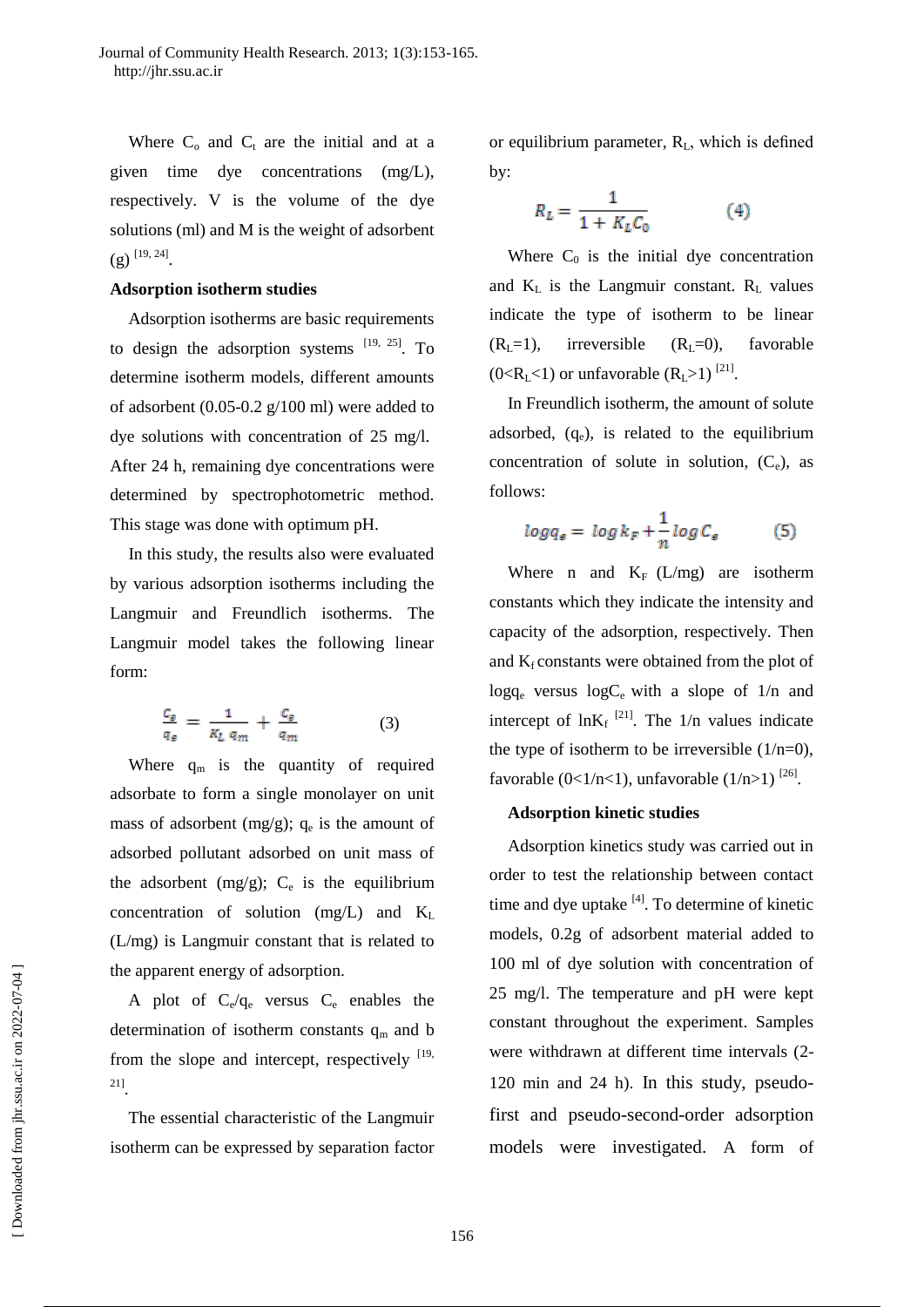pseudo-first-order model equation was described by Lagergren in the form:

$$
\log(q_{e}-q_{t}) = \log q_{e} - \frac{K_{f}}{2.303}t \tag{6}
$$

Where  $q_e$  and  $q_t$  (mg/g) refer to the amount of dye adsorbed at equilibrium and at time t, respectively. The  $k_f$  is the pseudo-first-order rate constant  $(min^{-1})$ .

The pseudo-second-order kinetics expressed in a linear form as:

$$
\frac{t}{q_t} = \frac{1}{K_2 q_e^2} + \frac{1}{q_e t} \tag{7}
$$

Where the  $q_e$  is equilibrium adsorption capacity and the  $k_2$  (g/mg.h) second-order

constants can be determined from the slope and intercept of plot  $t/q_t$  versus t<sup>[24]</sup>.

## **Results**

#### **Effect of pH**

The results of the effect of pH on removal efficiency are shown in Figure 2. Based on the results, dye adsorption is highly pH dependent and with increasing pH, dye removal decreased, so that the removal efficiency (amount of adsorbed dye at equilibrium time) for initial dye concentration 25 mg/l were 97% in pH 3 and 24% in pH 9, while for initial dye concentration 50 mg/l were 46.8% and 1%, respectively.



**Figure 2.** The effect of pH on removal efficiency of RR198 dye

#### **Effect of adsorbent dose**

The effect of adsorbent dose on the removal efficiency of reactive red 198 dyes is shown in Figure 3. Based on the data presented in Figure 3 with increasing of adsorbent dose from 0.05 to 0.2g /100ml, removal efficiency increased.

In adsorbent doses of 0.05 and 0.2 g/100 ml, the removal efficiency for initial concentration of 25 mg/ l were 62% and 95.62% and for initial concentration of 50 mg/ l were 40% and 84.1% , respectively. According to the results, the optimum adsorbent dose was 0.2 g /100 ml that was used for the other stages.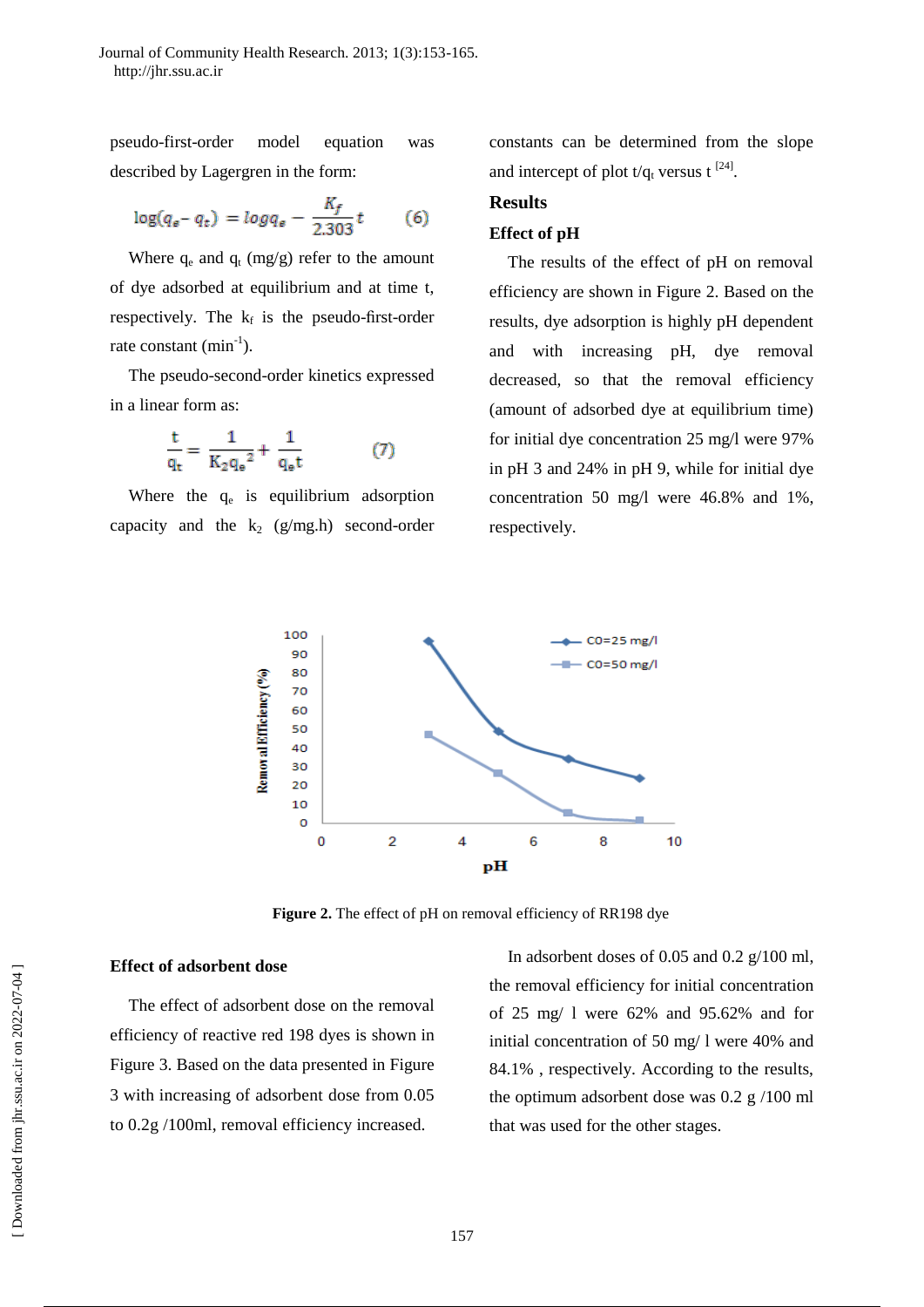Journal of Community Health Research. 2013; 1(3):153-165. http://jhr.ssu.ac.ir



**Figure 3.** Effect of adsorbent dose on the removal efficiency of RR198 dye

## **Effect of contact time and initial dye concentration**

The effect of contact time on the removal efficiency is presented in Figure 4. The results of this study showed that with increasing reaction time, efficiency of adsorption increased and maximum adsorption achieved in 30min. After this time, the increase has not considerable. The results show that removal

efficiency for concentrations of 25 and 50 mg, at 2 min were 46% and 41.4% and at 30 min were 89.76 and 78.28, respectively.

According to the results, removal efficiency decreased with increasing of dye initial concentration from 25 to 50 mg/l. The removal efficiency of dye for 120 min contact time and the initial concentrations of 25mg/l and 50mg/l were 90.48% and 81.88%, respectively.



**Figure 4.** Effect of initial dye concentration and contact time on the removal of RR 198 dye Adsorption isotherms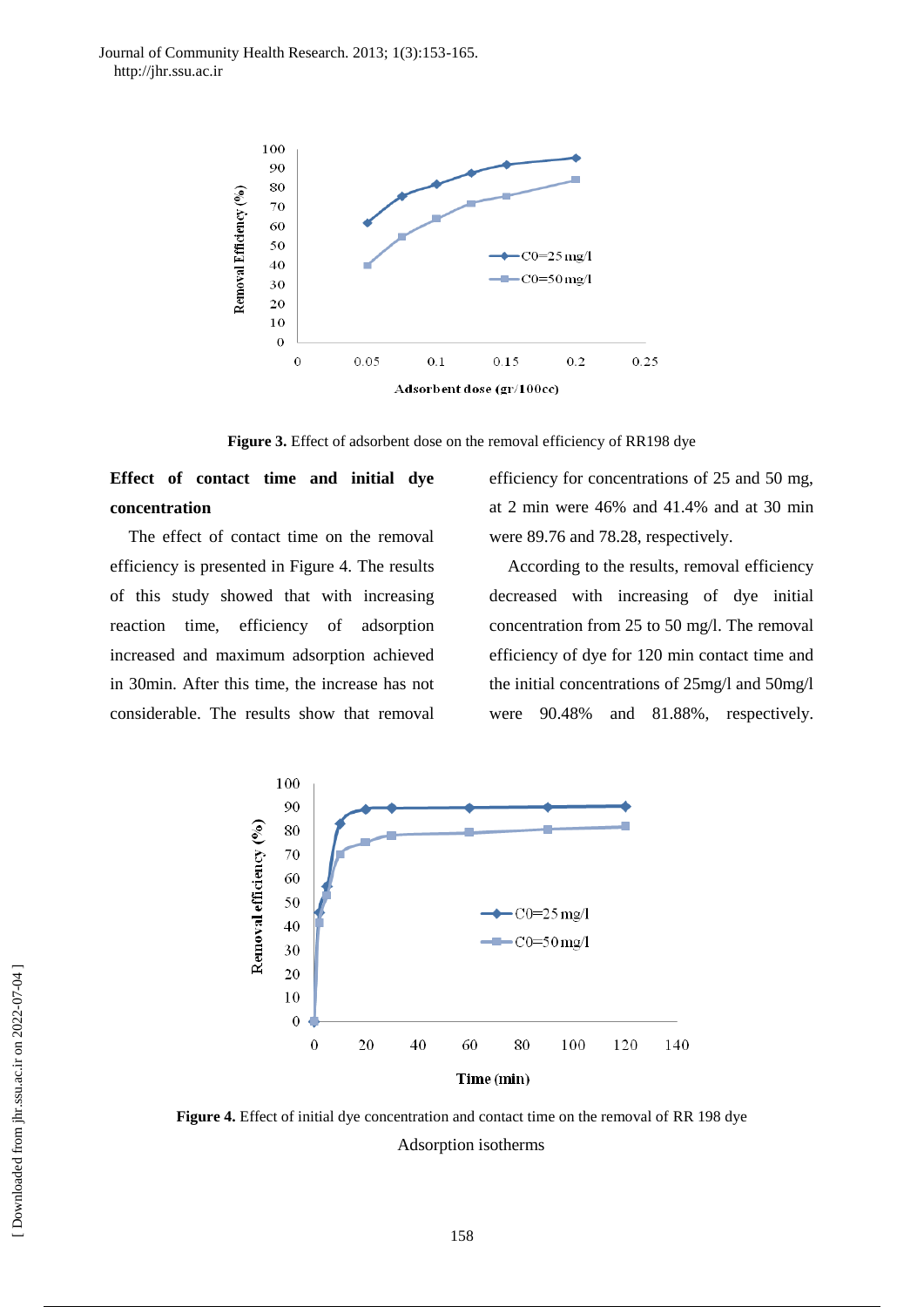Journal of Community Health Research. 2013; 1(3):153-165. http://jhr.ssu.ac.ir

The achieved results from isotherm studies (Figures 5 and 6) showed that RR198 removal by tassel powder followed Langmuir and Freundlich isotherm models with high  $R^2$ value.  $R^2$  value in Langmuir and Freundlich isotherms for concentration of 25 mg/l was

equal to 0.944 and 0.989, respectively. Isotherm constants are presented in Table 2.  $R<sub>L</sub>$  and 1/n values (Table 2) are between zero and one that confirms the Langmuir and Freundlich isotherms are favorable for dye adsorption.



**Figure 5.** Langmuir isotherm model for RR198 adsorption on tassel powder (Initial dye concentration: 25

mg/l)



**Figure 6.** Freundlich isotherm model for RR198 adsorption on tassel powder (Initial dye concentration: 25 mg/l)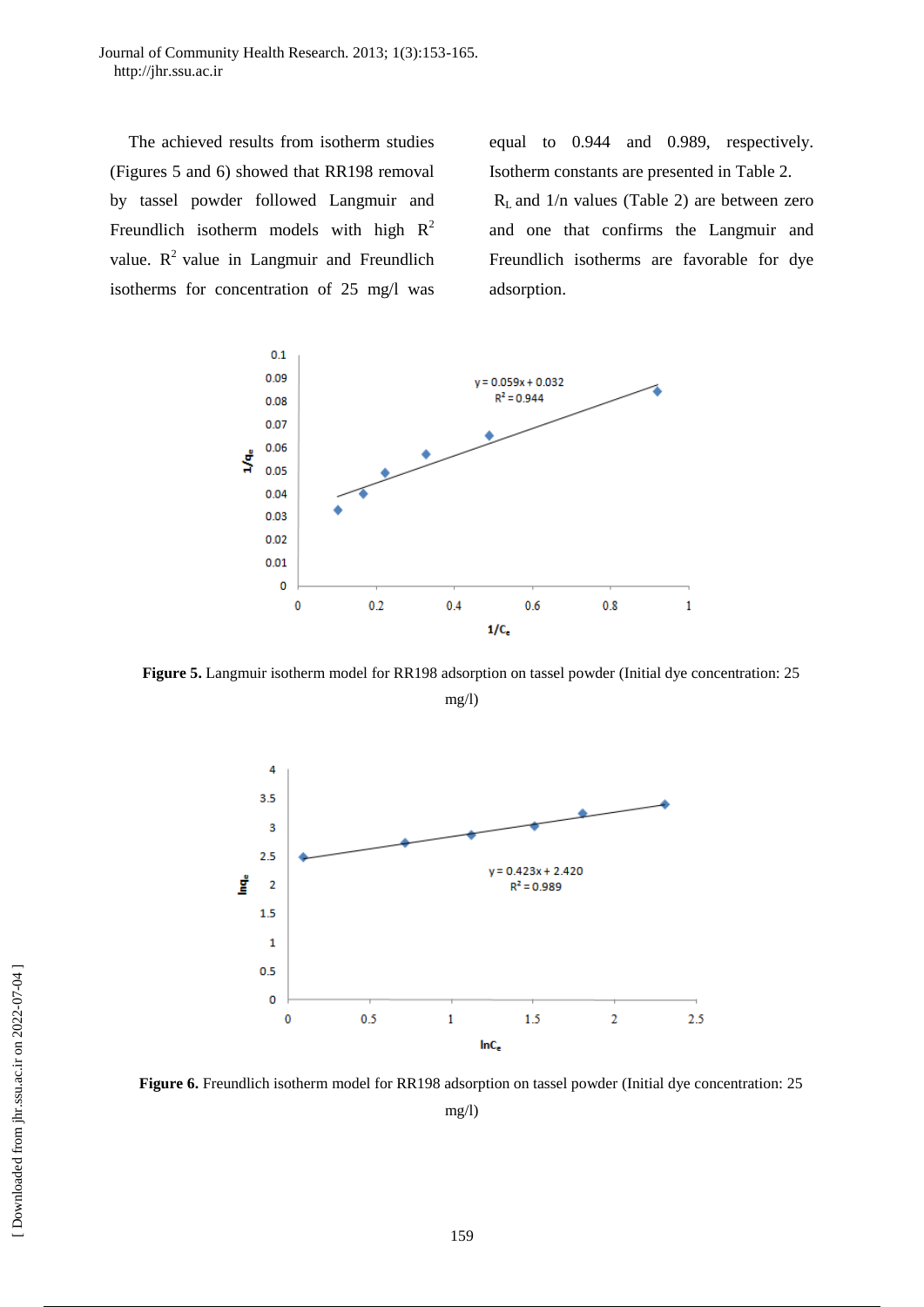| Langmuir isotherm                              |                                  | <b>Freundlich isotherm</b>                     |  |
|------------------------------------------------|----------------------------------|------------------------------------------------|--|
|                                                |                                  | $K_f (mg/g)$ . (L/mg) <sup>1/n</sup><br>11.246 |  |
| B(L/mg)<br>$q_{max}(mg/g)$<br>$R_{L}$<br>$R^2$ | 1.845<br>16.95<br>0.021<br>0.944 | 1/n<br>0.423<br>$R^2$<br>0.989                 |  |

|  | Table 2. Characteristics of adsorption isotherms (Initial dye concentration: 25 mg/l) |  |  |  |  |  |  |
|--|---------------------------------------------------------------------------------------|--|--|--|--|--|--|
|--|---------------------------------------------------------------------------------------|--|--|--|--|--|--|

## **Adsorption kinetics**

Figure 7 shows results from the pseudofirst-order and pseudo-second-order kinetics. Relation constants of each model are calculated and presented in Table 3. The  $q_e$ theoretic value  $(q_{e,cal})$  is lower than experimental data  $(q_{e,exp})$  which specifies that the adsorption process does not follow the pseudo-first-order reaction. We observed that adsorption of dye onto tassel powder fitted with pseudo-second order kinetic with the correlation coefficient  $(R^2)$  value 0.999.



Figure 7. Pseudo-second-order kinetic for RR198 adsorption on tassel powder (Initial dye concentration: 25 mg/l)

**Table 3.** Characteristics of adsorption isotherms (Dye initial concentration: 25 mg/l)

| First-second-order kinetic                                                                |                                   | Pseudo-second-order kinetic               |                          |  |
|-------------------------------------------------------------------------------------------|-----------------------------------|-------------------------------------------|--------------------------|--|
| $q_e$ (calc.)(mg/g)<br>$q_e$ (exp.)(mg/g)<br>$K_1$ (min <sup>-1</sup> )<br>$\mathbf{R}^2$ | 3.343<br>11.952<br>1.207<br>0.498 | $q_e$ (mg/g)<br>$K_2$ (g/mg.min)<br>$R^2$ | 11.494<br>0.073<br>0.999 |  |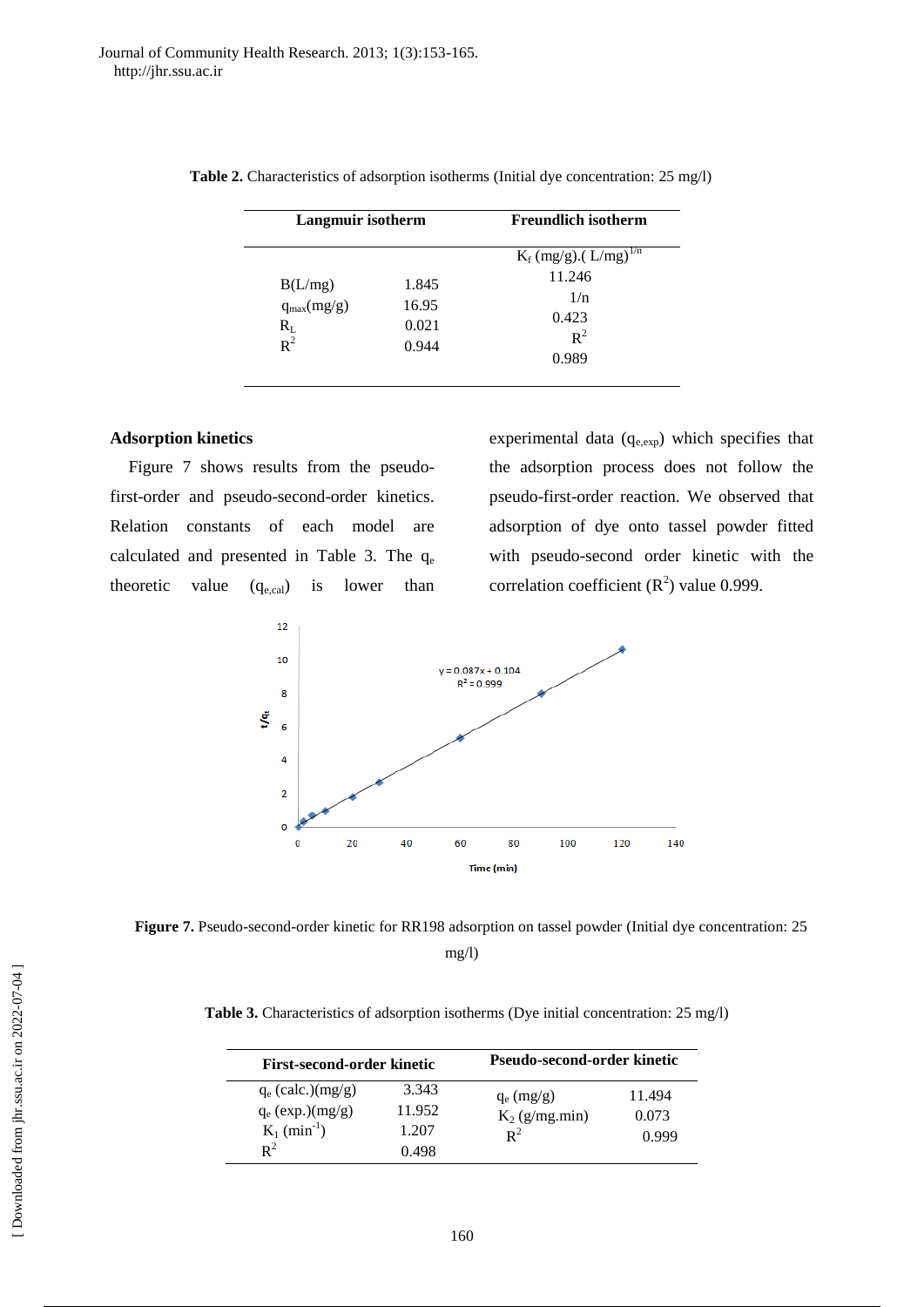## **Discussion**

The one of the important quality parameter in wastewater is pH. The pH value of the solution, affects on the surface charge of the adsorbent and the efficiency of the process  $[27]$ . According to the results of this study, with decreasing pH, removal efficiency is increased; so at pH=3, adsorption of reactive red 198 dye on the tassel is done with high efficiency. This might be occurred because of increasing of the  $H^+$  ions in solution (pH<p $H_{\text{zpc}}$ ) and increasing of positives ions on adsorbent surface [28].

The results of Zvinowanda et al. study about heavy metal remediation by maize tassel showed that the adsorption capacity of the tassel on Cr (VI) decreased with increase in solution pH  $^{[29]}$ . Ong et al. used for ethylenediamine modified rice hull as a new adsorbent for removal of blue basic dye and reactive orange 16. These researchers reported that with increasing of pH, removal efficiency of blue basic dye increased but removal efficiency of reactive orange dye16 decreased that this is because of changing in pollutant and charge of adsorbent surface in various pH [17] .

Effect of adsorbent dose and determine the optimal mass of adsorbent used in adsorption processes is one of the most important issues that must be considered. According to our study results with increasing of adsorbent dose, dye removal efficiency increased. This phenomenon is associated with increasing of available surface area to adsorption of pollutants [21] . Zvinowanda et al. (2009) carried out adsorption studies of Cr (VI) and Cd (II)

using the maize tassel. In their study, the adsorption capacity of Cr (VI) decreased and adsorption of Cd (II) increased with increase in the adsorbent dose  $[29]$ . Mittal et al. (2010) considered the potential use of coconut husk (CH), for the removal of Quinoline Yellow dye from wastewater. Their results showed that adsorption increases with increase in the amount of adsorbent  $[30]$ . These results agree with those reported by Elkady et al (2011) and Ghaneian et al.  $(2012)^{[21, 27]}$ .

Changes in the initial concentration of pollutants are another factor that can effect on adsorption process. The results of this study showed that with increasing of initial concentration from 25 to 50 mg/l, removal efficiency decreased. With increasing of initial concentration, available activated sites for adsorption remained constant but the number of pollutants molecules in reactor increased [25]. Such results confirmed by ghaneian et al. (2011) and Ehrampoush et al.  $(2011)^{[31, 32]}$ . According to results of Zvinowanda et al. (2009) study, the adsorption of Cr (VI) ions by maize tassel initially increased rapidly with increasing Cr (VI) concentration and slowed down when Cr (VI) concentration reached 300 mg/L but there was a general increase in adsorption of Cd (II) up to a concentration of 300 mg/L and then remained almost constant<sup>[29]</sup>.

The results showed that to increase in contact time, removal efficiency increases. However the maximum adsorption is achieved in 30 minutes, then the amount of adsorption remains constant. In this time amount of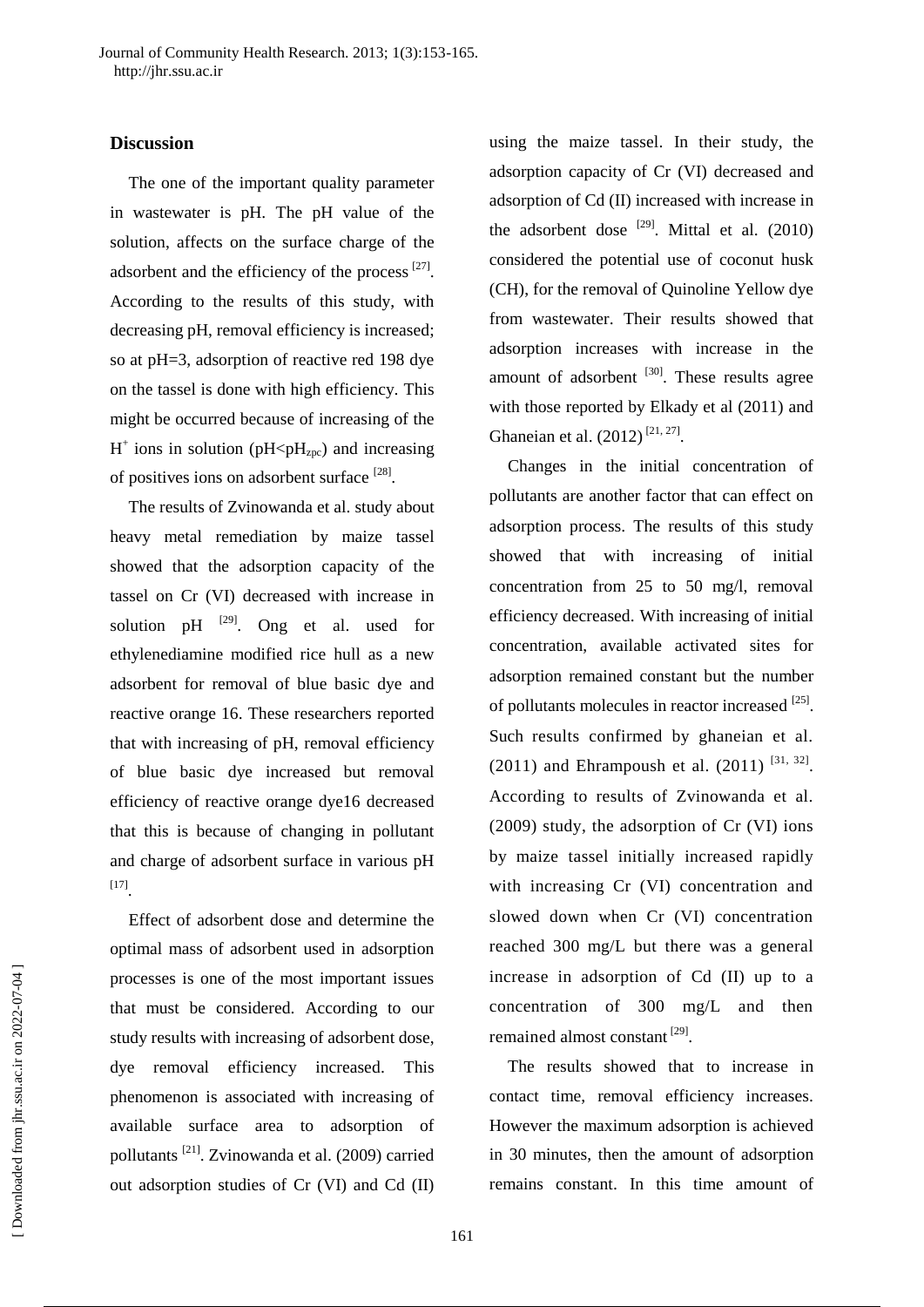adsorbed dye with amount of desorbed are in equilibrium. In Ehrampoush et al. study about the use of eggshell as an absorbent in the removal of reactive red 123 dye found that with increasing of contact time, removal efficiency increased and maximum amount of adsorption in first 60 min of reaction achieved [32]. In Zvinowanda et al. study, there was a general increase in the percentage of adsorption of Cr (VI) and Cd (II) with time. The adsorption slowed down after about 120 min (Cr (VI)) and it then leveled off after about 200 min  $(Cd (II))$ <sup>[29]</sup>. Olorundare et al. studied the potential application of activated carbon from maize tassel for the removal of heavy metals in water. They founded that by increasing the contact time, adsorption capacity increased <sup>[33]</sup>. Isaac et al. in their study about the comparison of modified and unmodified maize tassels for removal of selected trace metals in contaminated water found that this sorbent removed approximately 95% of the metals in less than 10 min  $^{[34]}$ . The adsorption isotherms are equations for an explanation of adsorbate equilibrium state between solid phase and fluid. Values of correlation coefficient  $(R^2)$  are regarded as a measure of the goodness-of-fit of experimental data on the isotherm's model.

The results show that data fit with Langmuir and frundlich models but  $R^2$  value for the Freundlich isotherm was higher than 0.95  $(R^2=0.989)$  which indicate a very good fit. According to table 2, amount of 1/n is less than 1 that describes Frundlich isotherm models and suggests that the process was controlled by

order chemisorption. In Ehrampoush et al. study of adsorption of reactive red dye123 onto eggshell reported due to the upper amount of  $R<sup>2</sup>$  adsorption data accordance's with both Langmuir and Freundlich isotherm models and the reason of election of them explained by high  $R^2$  <sup>[32]</sup>. Olorundare et al. also were achieved similar results. In their study, the adsorption process was described by both the Langmuir and Freundlich isotherms with  $R^2$ values of 0.957 and 0.972, respectively  $^{[33]}$ .

In order to investigate the adsorption mechanisms, kinetic models were used to fit the experimental data. For most models for adsorption kinetics, are pseudo-first-order and pseudo-second-order models, for the removal of reactive red 198 dye on tassel, these models have been used. Kinetic studies revealed that the adsorption kinetics of reactive red 198 on powder tassel follows the pseudo-second order equation.

This equation is based on the assumption that the reaction rate determining step may be chemical sorption that valence forces through the sharing or exchange of electrons between adsorbent and the dye molecules may be involved. Zvinowanda et al. in their study founded that the kinetic of Pb (II) on tassel surface followed by pseudo-secondorder  $(0.999)$ <sup>[35]</sup>. In an Amin study, on the removal of direct blue-106 dye using new activated carbons developed from pomegranate peel, he found that adsorption kinetics to follow pseudo-second-order rate kinetic model, with a good correlation  $(R^2>0.99)$ <sup>[19]</sup>.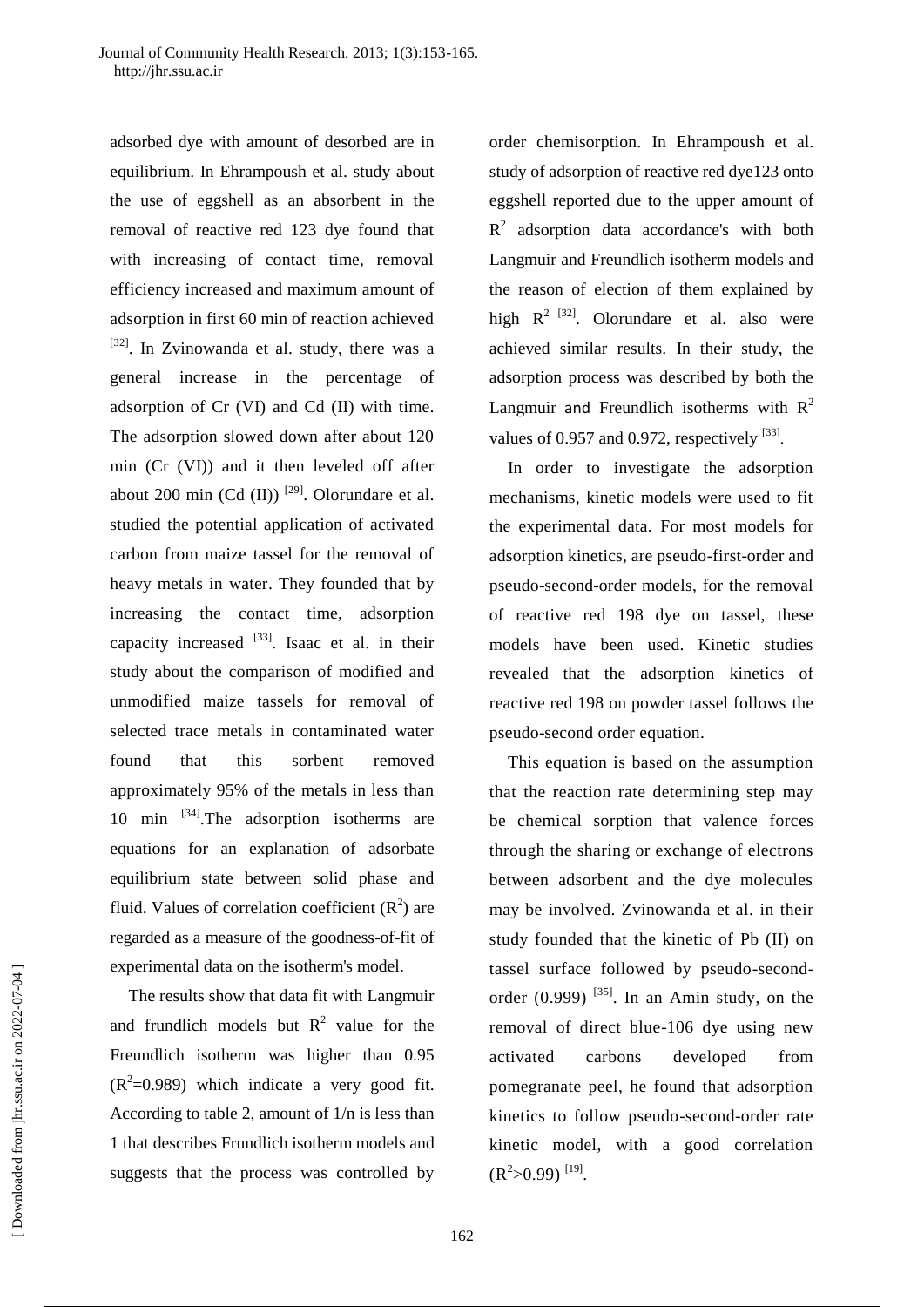Similar results were also reported by Wang et al.  $(2010)$ <sup>[36]</sup>.

## **Conclusion**

In conclusion, results showed that maize

tassel powder is effective matter in dye removal. maize tassel powder is a natural and cheap adsorbent that can be used for the removal of contaminants in the environment.

## **References**

- 1. Lucas MS, Peres JA. Decolorization of the azo dye Reactive Black 5 by Fenton and photo-Fenton oxidation. Dyes Pigments. 2006; 71(3):236-44.
- 2. Senthilkumaar S, Kalaamani P, Porkodi K, et al. Adsorption of dissolved Reactive red dye from aqueous phase onto activated carbon prepared from agricultural waste. Bioresource Technology. 2006; 97:1618-25.
- 3. Rasoulifard M.H, Taheri Qazvini N, Farhangnia E, et al. Removal of Direct Yellow 9 and Reactive Orange 122 from Contaminated Water Using Chitosan as a Polymeric Bioadsorbent by Adsorption Process. Journal of Colour Sience and Technology. 2010; 4:17-23. [Persian]
- 4. Shen D, Fan J, Zhou W, et al. Adsorption kinetics and isotherm of anionic dyes onto organo-bentonite from single and multisolute systems. J Hazard Mater. 2009; 172:99-107.
- 5. Dinçe AR, Güneşn Y, Karakaya N. Coal-based bottom ash (CBBA) waste material as adsorbent for removal of textile dyestuffs from aqueous solution. J Hazar Mater. 2007; 141(3):529-35.
- 6. Ghaneian MT, Dehvary M, Ehrampoush MH, et al. Application cuttle fish bone Powder from synthetic textile wastewater in the removal of Reactive Red 198 dye at Alkaline Condition. 14th environment health national congress, 1390.
- 7. Armagan B, Turan M, S.Celik M. Equilibrium studies on the adsorption of reactive azo dyes into zeolite. Desalination. 2004; 170:33-9.
- 8. Arslan I, Balcioğlu IA, Bahnemann DW. Advanced chemical oxidation of reactive dyes in simulated dyehouse effluents by ferrioxalate-Fenton/UV-A and TiO<sub>2</sub>/UV-A processes. Dyes and Pigments. 2000; 47(3): 207-18.
- 9. Sauer T, Cesconeto Neto G, José HJ, et al. Kinetics of photocatalytic degradation of reactive dyes in a TiO<sub>2</sub> slurry reactor. Journal of Photochemistry and Photobiology A: Chemistry. 2002; 149(1-3):147-54.
- 10. Ghaneian MT, Havaeji Z. Introduction to textile industries wastewater treatment. Iranian Educational and Research Center. 2009; 23-29 [Persian].
- 11. Lee YH, Pavlostathis SG. Decolorization and toxicity of reactive anthraquinone textile dyes under methanogenic conditions. Water Research. 2004; 38(7):1838-52.
- 12. Akhtar S, Khan AA, Husain Q. Potential of immobilized bitter gourd (Momordica charantia) peroxidases in the decolorization and removal of textile dyes from polluted wastewater and dyeing effluent. Chemosphere. 2005; 60(3): 291-301.
- 13. Tang C, Chen V. The photocatalytic degradation of reactive black 5 using  $Tio<sub>2</sub>/UV$  in an annular photo reactor. Water Research. 2004; 38(11):2775-81.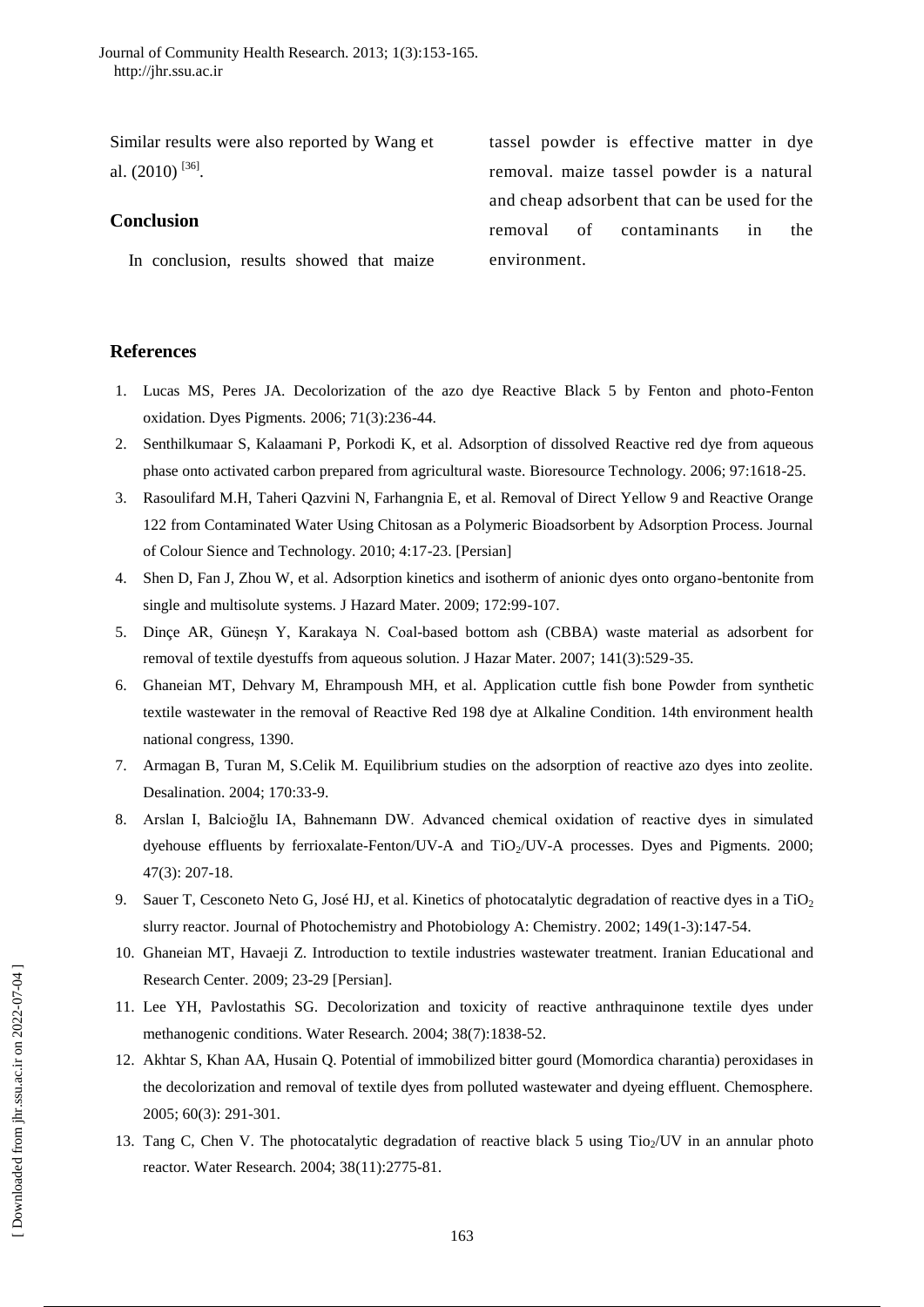- 14. Gulnaz O, Sahmurova A, Kama S. Removal of Reactive Red 198 from aqueous solution by Potamogeton crispus. Chemi Engin J. 2011; 174:579-85.
- 15. Sloicarf YM. Method of decolonization of textile wastewater. Dyes Pigments. 1998; 37:335-56.
- 16. Rahman IA, Saad B. Utilization of Guava seed as a Source of activated carbon for reamoval of methylene Blue from aqueous solution. Malaysian journal chemistry. 2003; 5:8-14.
- 17. Ong ST, Lee CK, Zainal Z. Removal of basic and reactive dyes using ethylenediamine modified rice hull. Bioresource Technology. 2007; 98(15): 2792-9.
- 18. [Pavan FA,](http://www.ncbi.nlm.nih.gov/pubmed?term=Pavan%20FA%5BAuthor%5D&cauthor=true&cauthor_uid=17692516) [Mazzocato AC,](http://www.ncbi.nlm.nih.gov/pubmed?term=Mazzocato%20AC%5BAuthor%5D&cauthor=true&cauthor_uid=17692516) [Gushikem Y.](http://www.ncbi.nlm.nih.gov/pubmed?term=Gushikem%20Y%5BAuthor%5D&cauthor=true&cauthor_uid=17692516) Removal of methylene blue dye from aqueous solutions by adsorption using yellow passion fruit peel as adsorbent. [Bioresour Technol.](http://www.ncbi.nlm.nih.gov/pubmed/17692516) 2008;99(8):3162-5.
- 19. Kamal Amin N. Removal of reactive dye from aqueous solutions by adsorption onto activated carbons prepared from sugarcane bagasse pith. Desalination. 2008; 223:152-61.
- 20. Banat F, Al-Asheh S, Al-Ahmad R, et al. Bench-scale and packed bed sorption of methylene blue using treated olive pomace and charcoal. Bioresource Technology. 2007; 98(16):3017-25.
- 21. Elkady MF, Ibrahim AM, Abd El-Latif MM. Assessment of the adsorption kinetics, equilibrium and thermodynamic for the potential removal of reactive red dye using eggshell biocomposite beads. Desalination. 2011; 278(1-3):412-23.
- 22. Zvinowanda C M, Okonkwo JO, Agyei MN, et al. Preparation and characterization of biosorbents made from maize tassel. Canadian Journal of Pure and Applied Sciences. 2008; 2 (3):483-88.
- 23. Dizge N, Aydiner C, Demirbas E, et al. Adsorption of reactive dyes from aqueous solutions by fly ash: Kinetic and equilibrium studies. J Hazard Mater. 2008; 150(3):737-46.
- 24. Hameed BH, Mahmoud DK, Ahmad AL. Equilibrium modeling and kinetic studies on the adsorption of basic dye by a low-cost adsorbent: Coconut (Cocosnucifera) bunch waste. J Hazard Mater. 2008; 158(1):65-72.
- 25. El Nemr A, Abdelwahab O, El-Sikaily A, et al. Removal of direct blue-86 from aqueous solution by new activated carbon developed from orange peel. J Hazard Mater. 2009; 16(1)1:102-10.
- 26. Mahmoodi NM, Hayati B, Arami M, et al. Adsorption of textile dyes on Pine Cone from colored wastewater: Kinetic, equilibrium and thermodynamic studies. Desalination. 2011; 268 (1-3):117-25.
- 27. Ghaneian MT, Momtaz M, Dehvari M. Original: an investigation of the efficacy of cuttlefish bone powder in the removal of reactive blue 19 dye from aqueous solutions: equilibrium and isotherm Studies**.** Journal of Community Health Research. 2012; 1(2):68-78.
- 28. Cicek F, Ozer D, Ozer A,. Low cost removal of reactive dyes using wheat bran. J Hazard Mater. 2007; 146(1-2):408-16.
- 29. Zvinowanda CM, Okonkwo JO, Shabalala PN, et al. A novel adsorbent for heavy metal remediation in aqueous environments. Int J Environ Sci Tech. 2009; 6(3):425-34.
- 30. Mittal A, Jain R, Mittal J, et al. Adsorptive removal of hazardous dye quinoline yellow from wastewater using coconut-husk as potential adsorbent. Fresenius Environ Bull. 2010; 19:1171-9.
- 31. Ghaneian MT, Ehrampoush MH, Dehvary M, et al. A Survey of the Efficacy of Cuttle Fish Bone Powder in the Removal of Reactive Red 198 dye from Aqueous Solution. The journal of toloo-e-behdasht. 2012; 3-4: 127-38.[Persian]